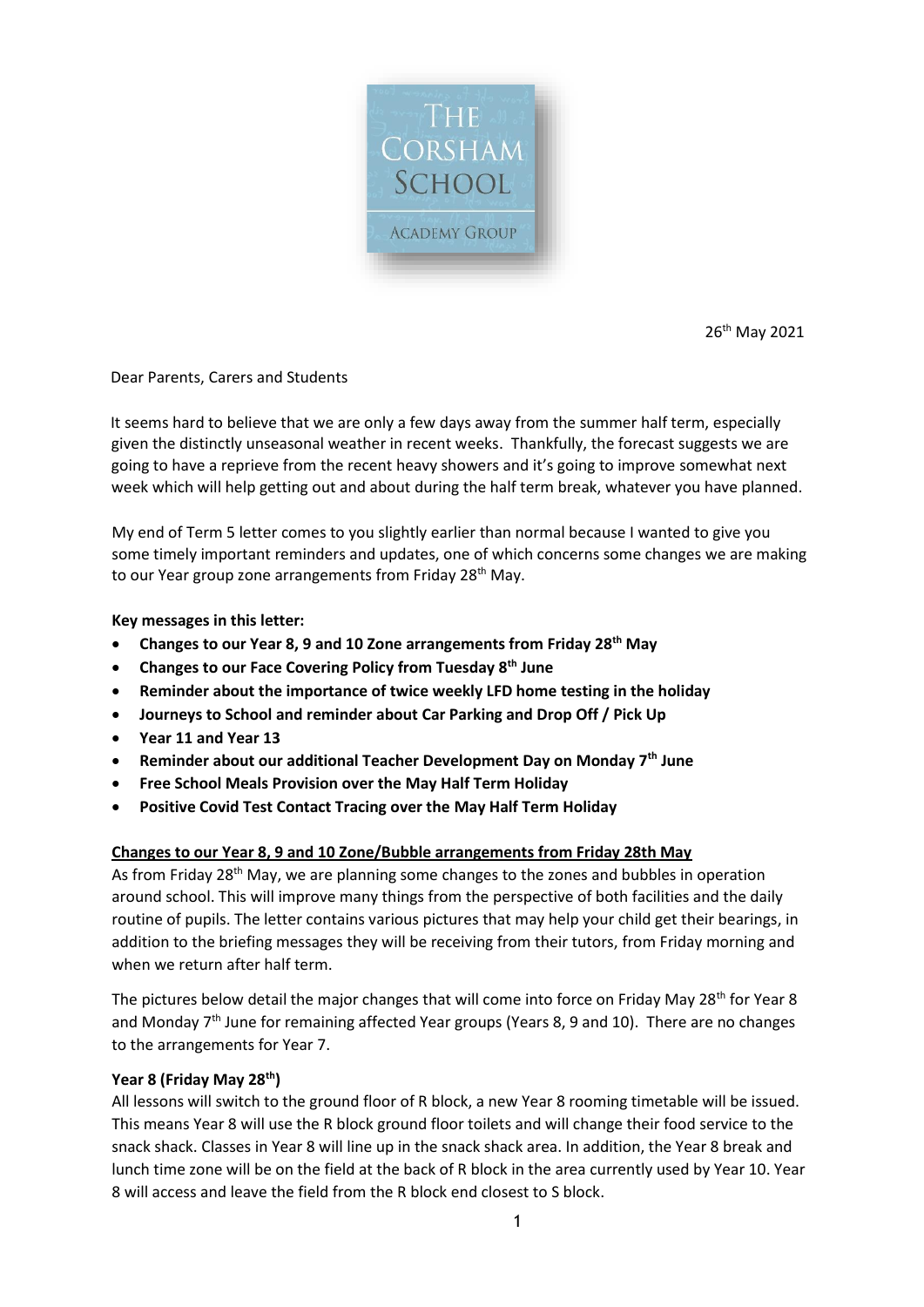In addition, the new Year 8 gate at the start and end of the school day, will be the big blue gate by the H block car park. This means that school drop off and pick up for Year 8 will best happen at The Springfield car park.





# **Year 9 (Tuesday 8th June)**

As from Tuesday 8<sup>th</sup> June, Year 9 will have access to the S block playground as well as their usual break and lunch time zone. Their food service will now be in the old S block hall. This will also be their wet weather area for lunch and break times. Year 9 will continue to access their classrooms from the outside Year 9 line-up area and they will access the hall for dining via the rear entrance from the S block playground. In addition, the Year 9 toilets will now be the ones in the S block changing rooms and not T block.

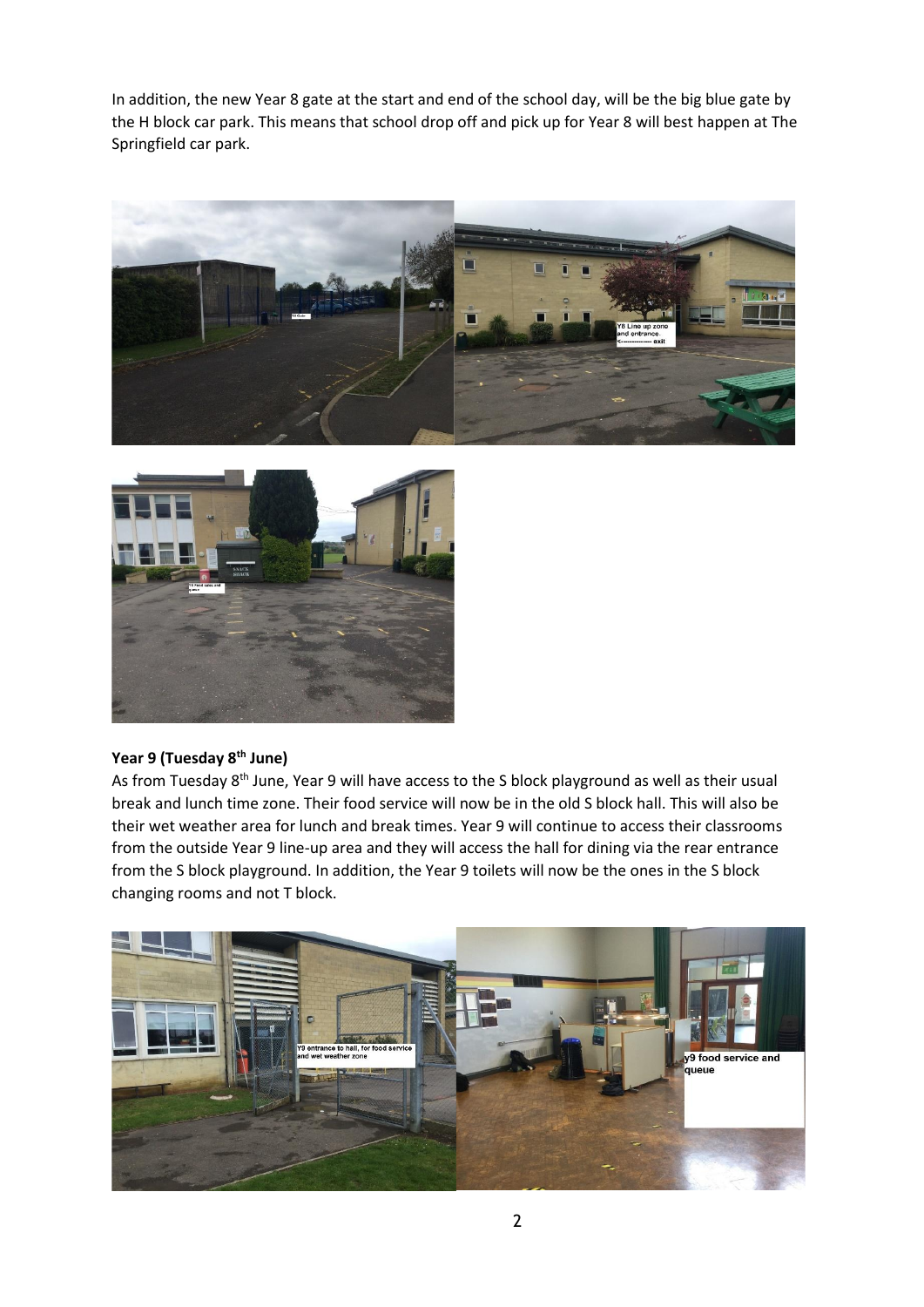## **Year 10 (Tuesday 8th June)**

The main change for Year 10 will be their outside space. They will simply switch to the Year 11 zone on the top part of the school field. They will access this directly from the back of R block. Their new food service will be the old staff room in L block currently used by Y11. This will be accessed via the volcano end of R block only. During break and lunch times, access to the y10 bathrooms will be via the R block exit only.



## **Year 12 (Tuesday 8th June)**

Year 12 will have access to both Year 12 and Year 13 zones except during our Corsham6th induction for Year 11 during the week of June 21st.

## **Changes to our Face Covering Policy from Tuesday 8th June**

You will recall from my  $14<sup>th</sup>$  May letter that although the latest DfE guidance allowed for some relaxation of the requirements for all staff and students to wear face coverings, we were going to continue with our system of control measures in place, including the wearing of face coverings at all times inside, for the remaining two weeks of Term 5, after which we would review our position again.

In light of the updated DfE guidance, the easing of lockdown restrictions, the completion of the crucial Year 11 and Year 13 'Chances to Shine' activities and our desire to start preparing students for a sense of pre-pandemic normality, we will be changing our face covering policy from Tuesday  $8<sup>th</sup>$ June and partially relaxing our requirements as follows:

- Students and staff **will no longer be required to wear face coverings in lessons** although they will be allowed to continue doing so if they wish.
- **Students will no longer be required to wear face coverings in year group communal areas** inside, but they may continue doing so if they wish.
- **Students will continue to be required to wear face coverings in situations outside of the classroom where social distancing is not possible** (for example, when moving around in corridors inside before school, between lessons and at the end of the day). Beyond the mitigation this provides, we think this sends an important message that Covid 'is not over'.
- **Students must continue to wear face coverings on home to school transport, or when using public transport to and from school.**
- Face coverings should continue to be worn by staff and visitors in situations outside of classrooms where social distancing is not possible (for example, when moving around in corridors and communal areas).
- Those students who are exempt from wearing face coverings will continue to be exempt.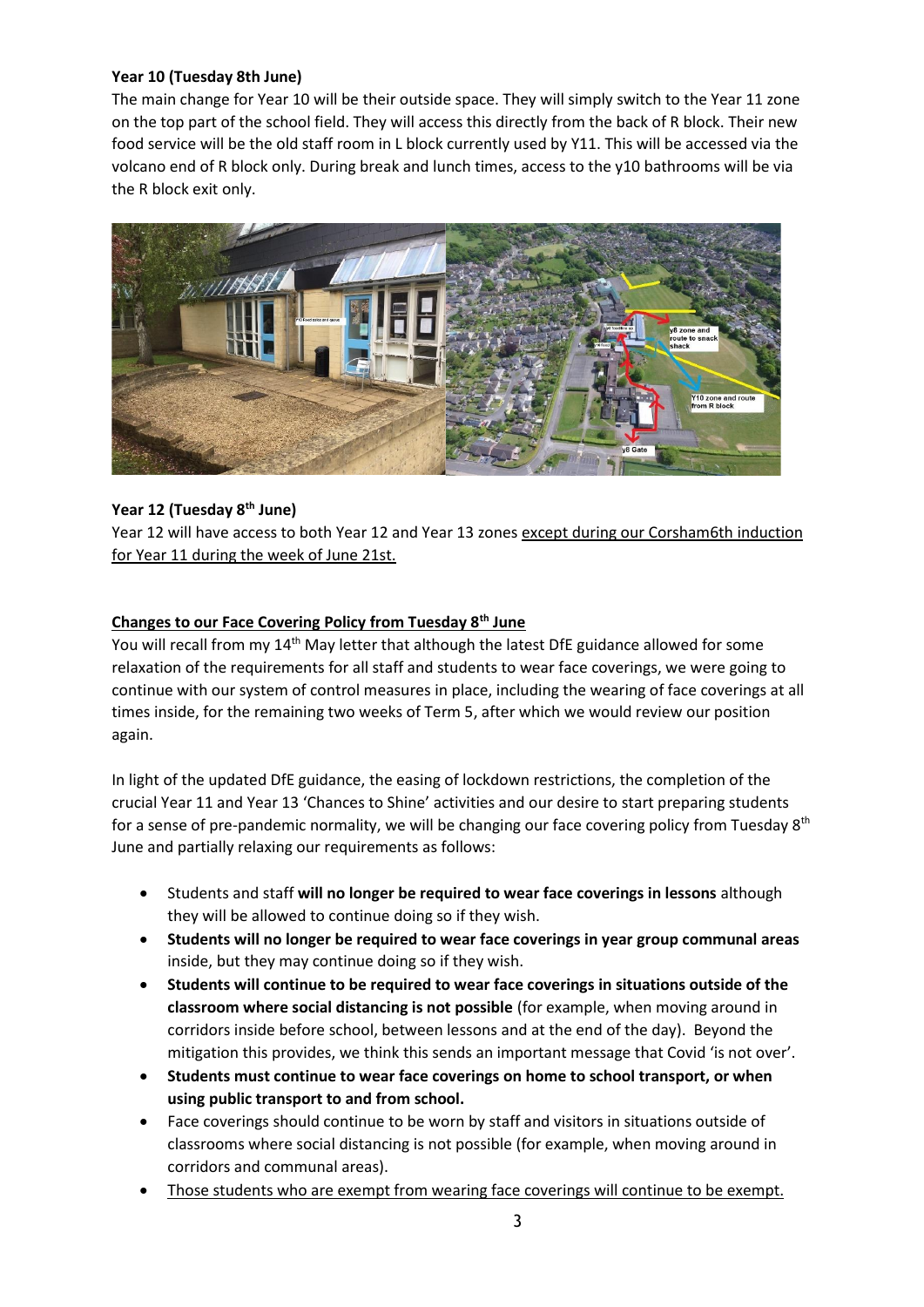Given that all students will be required to wear a face covering at some point during the school day, whether on school transport or when inside a building moving between lessons, they should continue to bring a face covering to school every day.

This partial relaxation of our face covering policy is the sensible next step as part of our gradual relaxing of our school system of controls, linked to transmission rates in our community and the national guidance. This will come as welcome news to some and be a cause of increased anxiety for others; I know the issue divides opinion. We will continue to review this policy and will be keeping a careful eye on developments locally and nationally when considering any further relaxation of our policy during Term 6. The government has promised the next review of the system of controls in line with the roadmap out of lockdown on the 21st June. We will update you when we know more about the implications for schools of this next stage of "unlocking."

If the public health situation worsens again, and face coverings within classrooms have to return, we know that we can manage it well. But we also know that education is so much better when you can see the full face of the person you are talking to.

All previous guidance on types of face covering and their safe hygienic storage at break/lunchtime remains the same, as does our existing guidance for those who are medically exempt form wearing a mask.

I would like to thank you for your continued support of our safety measures and pay tribute again to our students and staff. It has not been easy teaching and learning through face coverings over the past weeks, but we have recognised the necessity of this precaution and adapted accordingly. Our students have adapted with minimal fuss, and got on with the business of learning. Education relies so much on relationships, which are based on good communication. So much communication is carried by facial expressions which are obscured by a face covering – not to mention the difficulty of making yourself heard through the cloth. Now that the face coverings in classrooms mandate has been lifted, we are all looking forward to seeing their smiling faces in our classrooms again!

## **Reminder about the importance of twice weekly LFD home testing in the holiday**

As the rules on face coverings and social contact relax, the importance of ongoing home testing becomes even greater so it is essential that we all keep up the testing twice a week to maximise the chances of identifying positive cases. Please ensure students:

- continue to test twice a week at home during the holiday (for all those who are able to)
- report all results online on the 'gov.uk' as positive, negative or void and inform us directly if a test is returned as positive. This information is critical in helping us to understand the prevalence of the virus across the country
- test before returning to school or college for the summer term, either the night before, or the morning of the  $8<sup>th</sup>$  June, to find and isolate any positive cases.

## **Journeys to School and reminder about Car Parking and Drop Off / Pick Up**

We always recommend that wherever possible, children should walk or cycle to school. It is better for their health and it is a more sustainable way of organising one's daily routine; our website has good advice concerning walking and cycling in safety (follow the link below).

<https://www.corsham.wilts.sch.uk/page/?title=Journey+to+School&pid=219>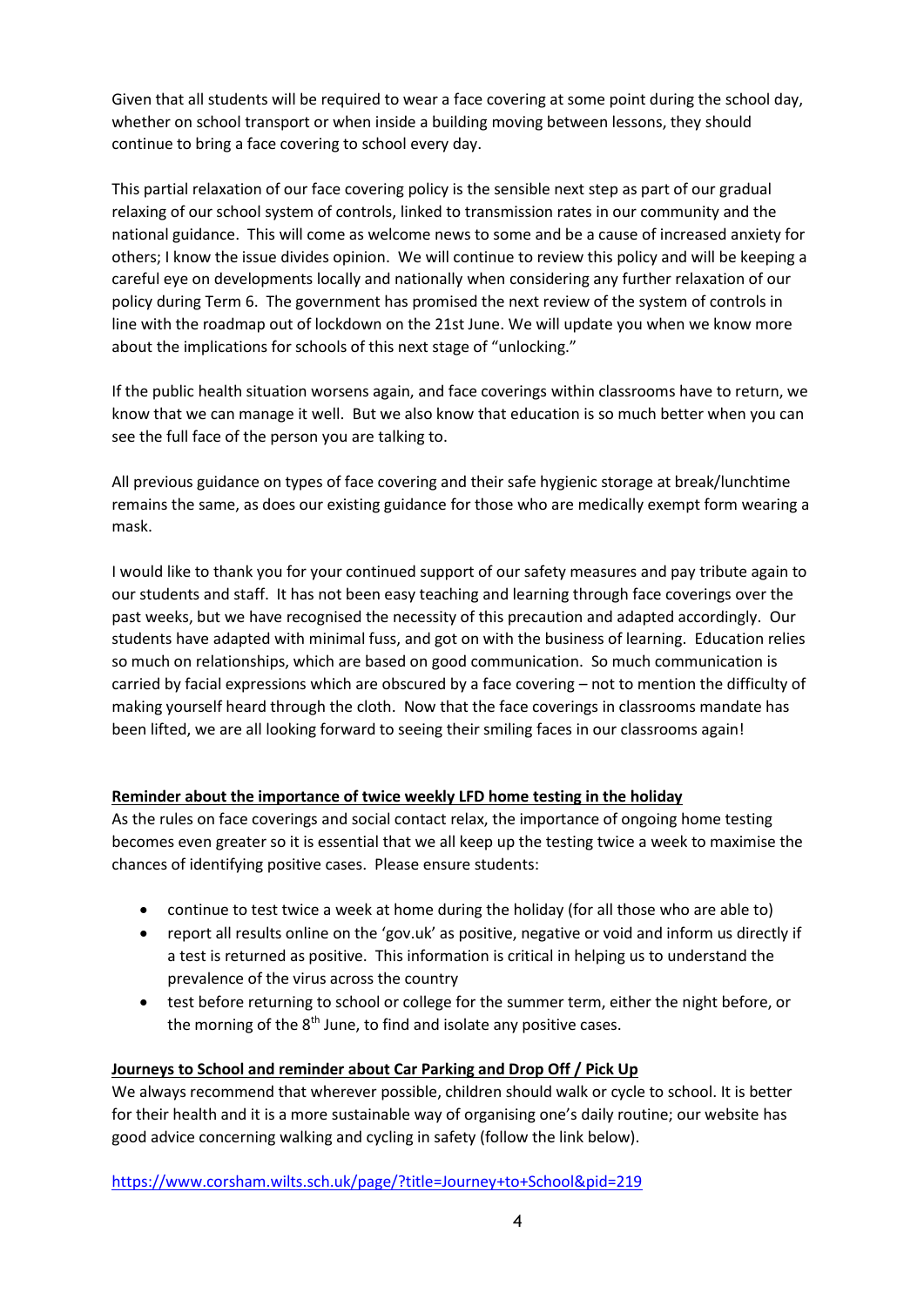If you bring your child(ren) to school by car, we would respectfully ask that you follow best advice in terms of where to drop off and pick up.

The Springfield car park is still the safest and best place for drop off by car. It is designed for that purpose and facilitates pedestrian access to school. Even though some parents will be tempted to drive into Paul Street or The Tynings, this must not happen as these 2 roads are really not suited for school drop off and doing so causes significant risk to all and inconvenience to residents.

With this update to school gates attributed to each year group, all years should now be using the Springfield car park for drop off. The gate for Y9 is a little further down the alley, it is approximately a two minute walk from Springfield car park to access the y9 gate in the alley close to the Tynings. I know that some parents drop their children off in the Co-op car park in Newlands Rd or South Street by the Cricket Club. These are also suitable for Y9 drop off.

We will ensure that Tutors brief their groups concerning these updated instructions, I would be very grateful if you could reinforce these key messages at home.

## **Year 11 and Year 13**

Thursday  $27<sup>th</sup>$  May marks the final day of the 'Chance to Shine' assessment opportunities for Year 11 and 13 students and on Friday 28<sup>th</sup> May we will be celebrating their achievements during their time at The Corsham School together in separate 'leavers style' events that we traditionally do. Parents/carers of Year 11 and 13 students will receive a further separate longer message on Friday detailing the arrangements in place for Year 11 after half term, up to and including the 25<sup>th</sup> June and the support available for Year 13. It is, of course, of real sadness that Year 11 and 13 have not been able to benefit from the 'full' experience in their final year of GCSEs or Sixth Form studies, but we could not be prouder about the way that they have navigated the challenges that they have faced over the past 16 months. It says so much about them as young people with the talent and resilience to go on and make wonderful contributions in their lives.

### **Reminder about our additional Teacher Development Day on Monday 7th June**

As mentioned in previous letters and by way of a final reminder, Monday  $7<sup>th</sup>$  June is a Teacher Development Day to support the Year 11 and 13 grading process. This means that, in term 6, the first day back for students is Tuesday 8<sup>th</sup> June. Can I thank you for your continued support of staff in these challenging times. Staff have been working incredibly hard ensuring that the marking and moderation of assessments has been as thorough and objective as it can be, and this additional time is essential to help them to achieve this.

### **Free School Meals Provision over the May Half Term Holiday**

Local Authorities have been provided with funds to support families facing hardship during these unprecedented times under the COVID Winter Grant Scheme. As you will know, some of these funds have been used to make sure children eligible for benefit-related Free School Meals have access to food for their lunches over the school holidays. With this in mind we have arranged for a £15 Voucher to be sent to you on Saturday 29th May for the holiday period via the usual method.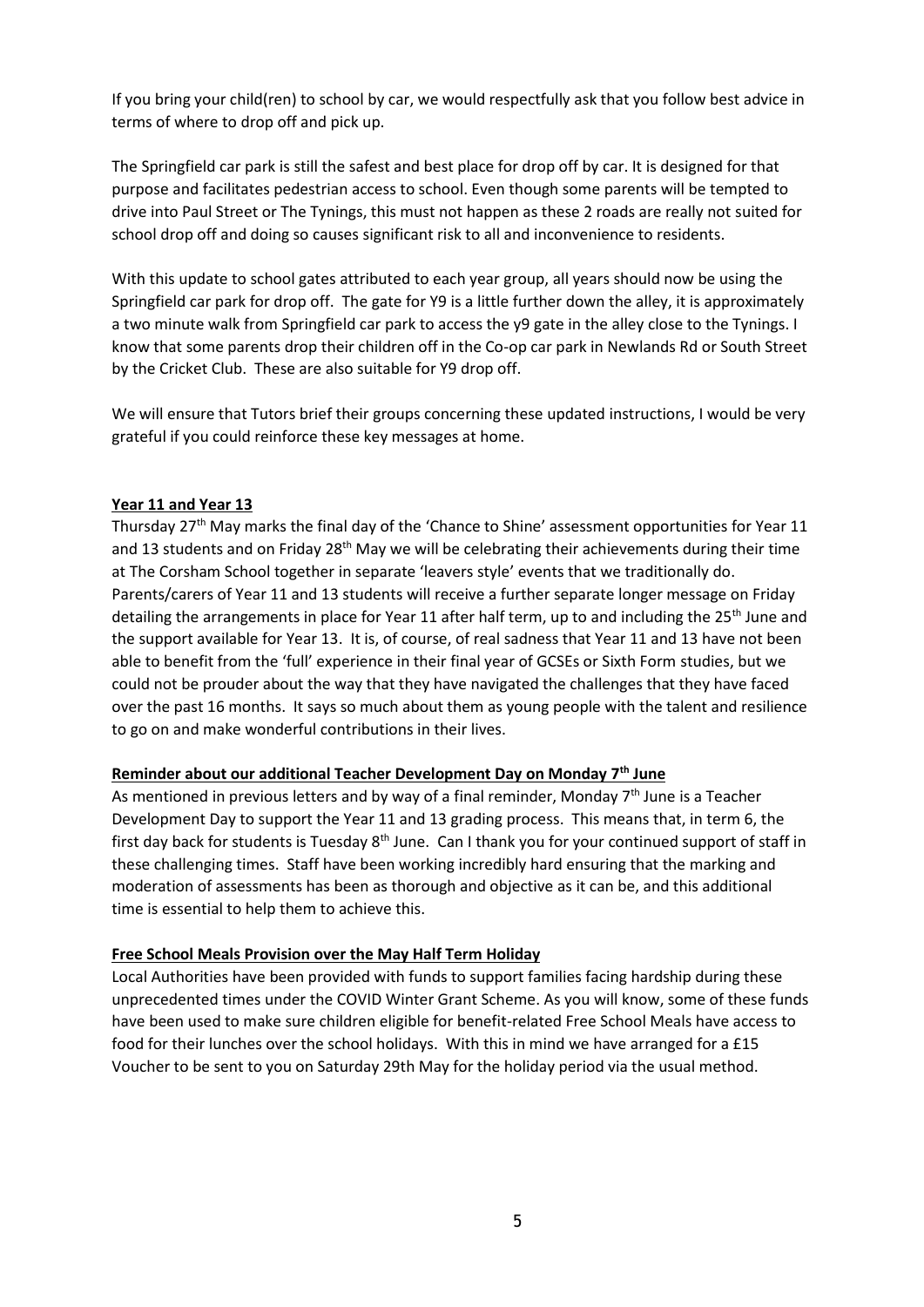# **Positive Covid Test Contact Tracing over the May Half Term Holiday**

In line with the arrangements during previous holidays, schools continue to play an important role in supporting the NHS Test and Trace process over the holiday period by continuing to be responsible for contact tracing for those pupils and staff who were attending school up until the  $28^{th}$  May. As a reminder, I wanted to clarify what you should do if your child tests positive for COVID-19 during the May Half Term break.

Public Health have identified a 6-day window after the final day of teaching in which schools must be informed so we can assist with contact tracing should your child test positive for Covid-19 over the holiday period.

- 1) Parents/carers must continue to inform the school of confirmed student positive test cases if symptoms developed within 48 hours of last being in school (up to and including Sunday  $30<sup>th</sup>$  May (if they were in school on Friday 28<sup>th</sup>).
- 2) Parents/carers of pupils who were not symptomatic but tested positive within 48 hours of last being in school (up to Sunday 30<sup>th</sup> May if they were in school on Friday 28<sup>th</sup>) also need to let the school know.

For example:

If a pupil was last in school on Friday  $28<sup>th</sup>$  May:

- Develops Covid Symptoms on Sunday 30<sup>th</sup> May (within 48 hours of last being in school)
- Gets PCR tested on Monday  $31<sup>st</sup>$  May
- Receives a positive PCR result on Tuesday  $1<sup>st</sup>$  June
- Notifies us by email on Wednesday 2<sup>nd</sup> June

The student will have been infectious while in school on Friday 28<sup>th</sup> May and we would need to contact Public Health who would carry out their risk assessment and potentially ask the year group bubble to self isolate.

3) Where a student tests positive for coronavirus (COVID-19), having developed symptoms more than 48 hours since last being in school (from Monday onwards if they were in school on Friday 31st), **the school does not need to be contacted.** Parents and carers should follow contact tracing instructions provided by NHS Test and Trace.

**If you need to inform the school of a student positive Covid-19 test result as per 1) and 2) above please email me at** [RBell@corsham.wilts.sch.uk](mailto:RBell@corsham.wilts.sch.uk) as all other telephone lines/inboxes will not be monitored over the holiday period. If informing me of a positive case it would be really useful if you could include the following information within your email:

- Name of Child and Year Group
- Date of the Home LFD Covid test Result (if done as there were no symptoms)
- Date of onset of COVID-19 symptoms (including what symptoms they had)
- Date of the confirmatory PCR Covid Test result (and evidence of the result/ID number)
- Date your child was last in school
- How do they travel to school?
	- E.g. walk, cycle, car, public transport, school transport, taxi
	- $-$  If by car do you car share with anyone else?
	- If public transport/school transport do they know who they sat near?